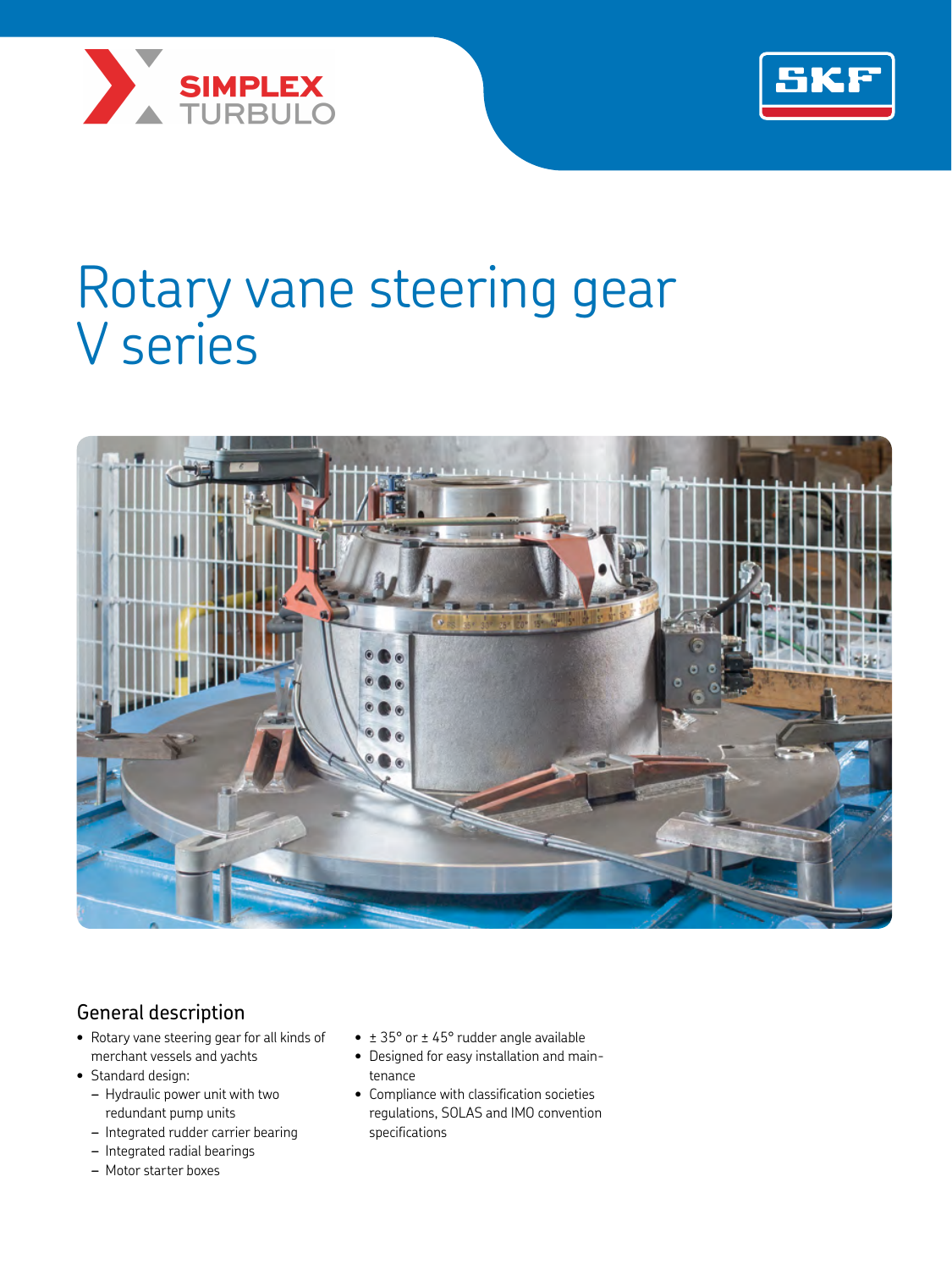



| Steering gear/Type                          |                             | V 220                                          | V <sub>250</sub>                               | V 285                                          | V 325                                          | V360                                           | V 390                                          | V <sub>425</sub>                               | V 455                                          | V 480                                          | V <sub>515</sub>                               | V 555                                          |
|---------------------------------------------|-----------------------------|------------------------------------------------|------------------------------------------------|------------------------------------------------|------------------------------------------------|------------------------------------------------|------------------------------------------------|------------------------------------------------|------------------------------------------------|------------------------------------------------|------------------------------------------------|------------------------------------------------|
| Dimensions [mm]:                            | Α<br>B<br>$\mathsf{C}$<br>D | 385<br>510<br>590<br>115                       | 445<br>545<br>660<br>135                       | 490<br>635<br>730<br>140                       | 565<br>690<br>810<br>150                       | 610<br>785<br>870<br>165                       | 680<br>880<br>960<br>190                       | 730<br>935<br>1030<br>195                      | 790<br>1010<br>1090<br>210                     | 830<br>1020<br>1170<br>220                     | 895<br>1 1 0 0<br>1240<br>235                  | 955<br>1 1 7 0<br>1 3 1 0<br>250               |
| Available rudder<br>diameter [mm]:          |                             | 170<br>180<br>190<br>200<br>210<br>max.<br>220 | 200<br>210<br>220<br>230<br>240<br>max.<br>250 | 230<br>245<br>255<br>265<br>275<br>max.<br>285 | 260<br>275<br>290<br>305<br>315<br>max.<br>325 | 290<br>305<br>320<br>335<br>350<br>max.<br>360 | 320<br>335<br>350<br>365<br>380<br>max.<br>390 | 350<br>365<br>380<br>395<br>410<br>max.<br>425 | 380<br>395<br>410<br>425<br>440<br>max.<br>455 | 410<br>425<br>440<br>455<br>470<br>max.<br>480 | 430<br>450<br>470<br>485<br>500<br>max.<br>515 | 460<br>480<br>500<br>520<br>540<br>max.<br>555 |
| Max. working moment<br>[kNm]:               |                             | 120                                            | 180                                            | 270                                            | 400                                            | 550                                            | 700                                            | 900                                            | 1 1 0 0                                        | 1300                                           | 1600                                           | 2000                                           |
| Weight of rotary<br>vane motor [approx kq]: |                             | 677                                            | 974                                            | 1392                                           | 2015                                           | 2692                                           | 3765                                           | 4799                                           | 5895                                           | 7032                                           | 8071                                           | 10782                                          |
| Volume of hydraulic oil<br>tank [l]:        |                             | 2x<br>150                                      | 2x<br>150                                      | 2x<br>200                                      | 2x<br>200                                      | 2x<br>250                                      | 2x<br>200                                      | 2x<br>250                                      | 2x<br>250                                      | 2x<br>350                                      | 2x<br>350                                      | 2x<br>350                                      |
| Max. power<br>consumption [kW]:             |                             | 2x<br>7,8                                      | 2x<br>12,4                                     | 2x<br>14,9                                     | 2x<br>24,0                                     | 2x<br>25,2                                     | 2x<br>33,6                                     | 2x<br>44,0                                     | 2x<br>52,6                                     | 2x<br>62,5                                     | 2x<br>74,5                                     | 2x<br>92,6                                     |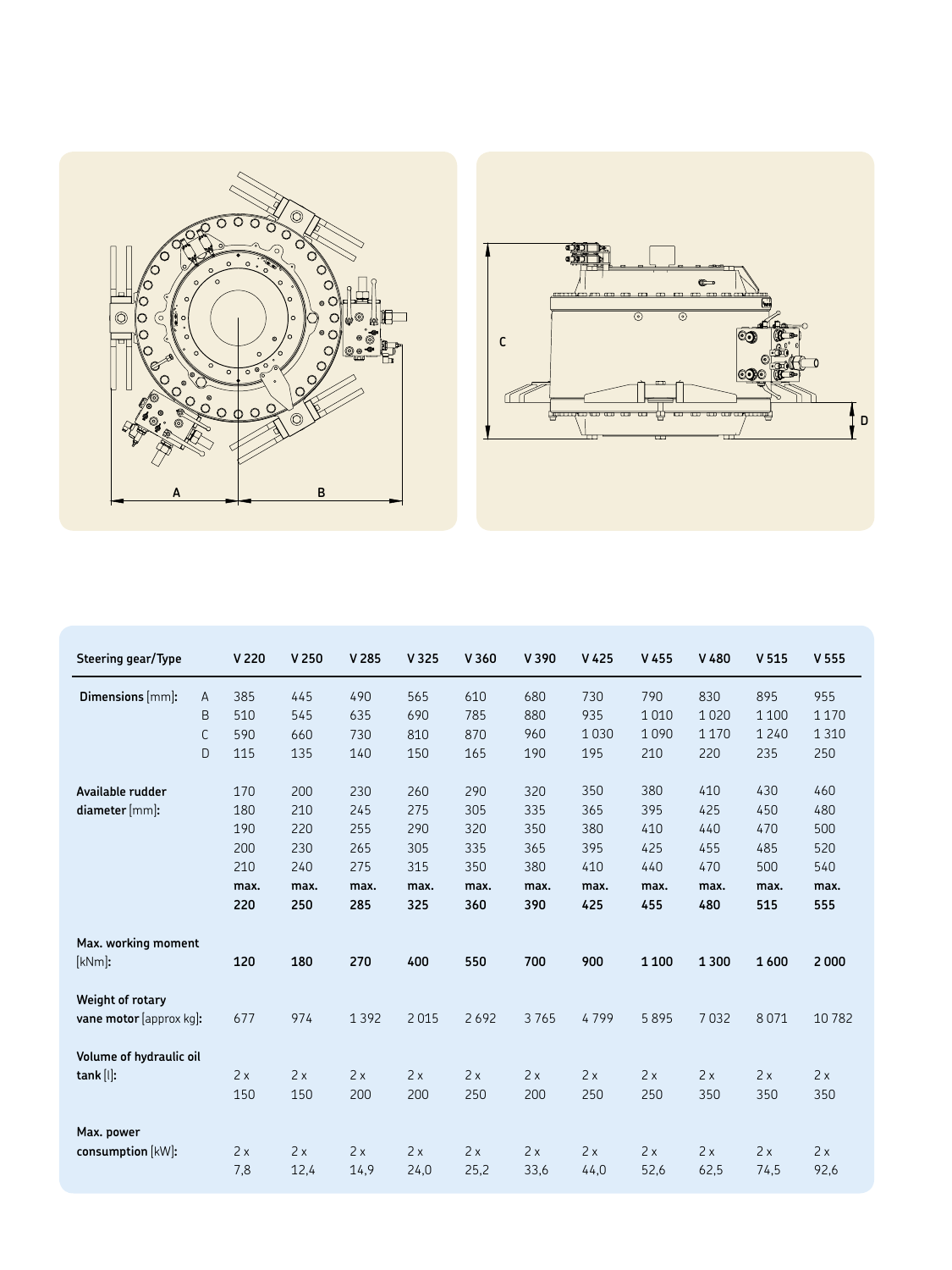